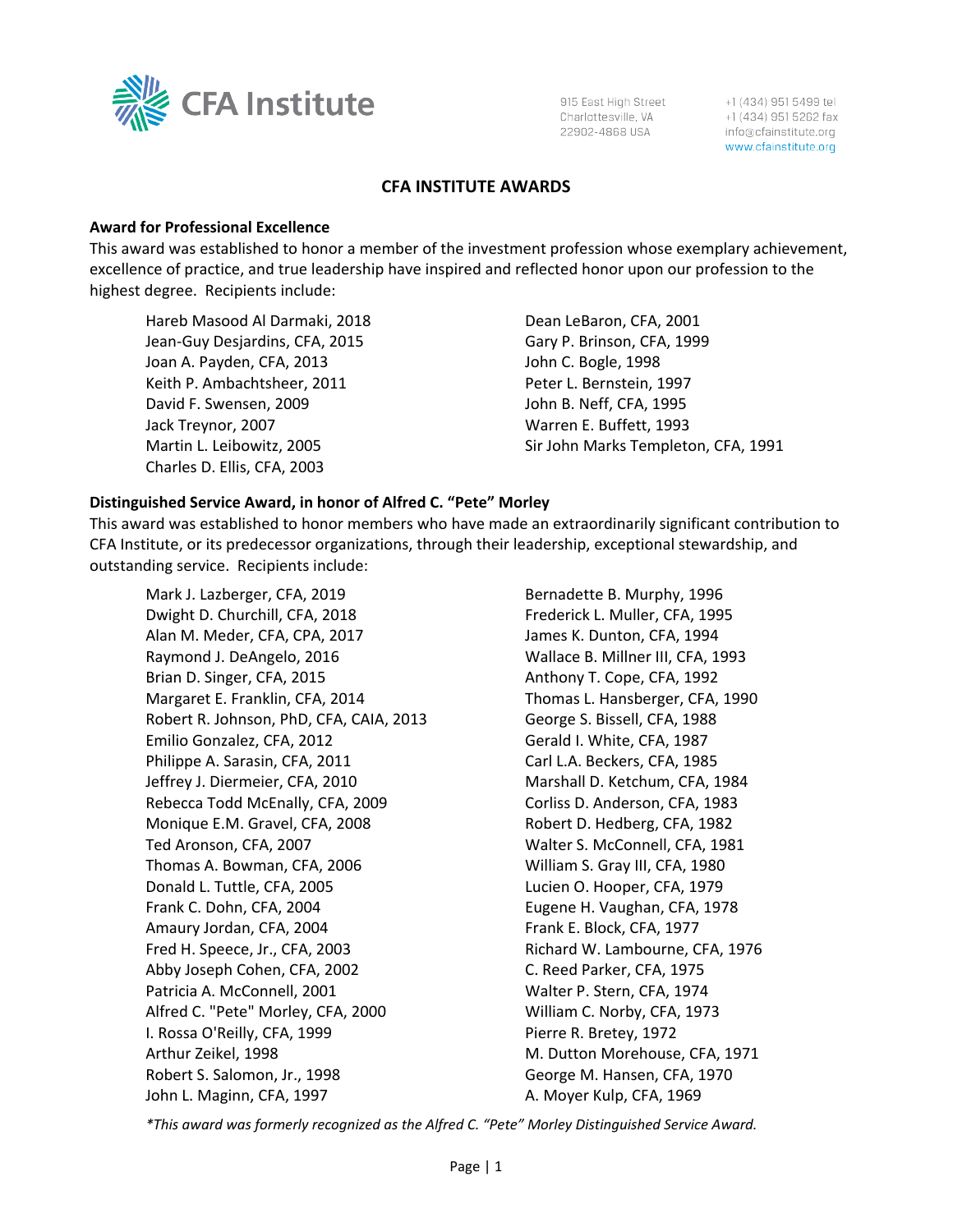# **Outstanding Contribution to CFA Institute Education Programs Award, in honor of C. Stewart Sheppard**

This award was established to honor a CFA charterholder in recognition of their outstanding contributions, through dedicated effort and inspiring leadership, in fostering the education of professional investors through advancement of the Body of Knowledge and development of programs, publications, or other learning tools to encourage continuing education in our profession. Recipients include:

Thomas Robinson, PhD, CFA, CPA, CFP, CAIA, 2019 Jacques Lussier, PhD, CFA, 2018 Andrew Abouchar, CFA, 2017 Douglas R. Lempereur, CFA, CIPM, FRM, 2016 Don M. Chance, PhD, CFA, 2015 Gregory M. Noronha, CFA, 2014 Richard M. Ennis, CFA, 2013 Jéan L.P. Brunnel, CFA, 2011 Gary Sanger, PhD, CFA, 2010 James W. Bronson, CFA, 2009 James G. Jones, CFA, 2008 Frank J. Fabozzi, CFA, 2007 Matthew H. Scanlan, CFA, 2006 Janet T. Miller, CFA, 2005 Fred H. Speece, Jr., CFA, 2004 Thomas B. Welch, CFA, 2003 Peter B. Mackey, CFA, 2002 I. Rossa O'Reilly, CFA, 2001 Brian F. Wruble, CFA, 2000 George H. Troughton, CFA, 1999 Tom S. Sale III, CFA, 1998 Eliot P. Williams, CFA, 1997 Frederick L. Muller, CFA, 1996 Gerald I. White, CFA, 1995 George W. Noyes, CFA, 1994

Michael L. McCowin, CFA, 1993 Eugene C. Sit, CFA, 1992 Frank K. Reilly, CFA, 1991 Donald L. Tuttle, CFA, 1990 John L. Maginn, CFA, 1990 Paul E. Vawter, Jr., CFA, 1989 Walter P. Stern, CFA, 1987 Charles D. Ellis, CFA, 1986 Richard W. Lambourne, CFA, 1985 James R. Vertin, CFA, 1984 Alfred C. Morley, CFA, 1984 William A. Cornish, CFA, 1983 Bion B. Howard, CFA, 1982 Marshall D. Ketchum, CFA, 1982 Robert D. Milne, CFA, 1981 Mary Petrie, CFA, 1981 Leonard E. Barlow, CFA, 1980 Frank E. Block, CFA, 1979 Edmund A. Mennis, CFA, 1978 Gilbert H. Palmer, CFA, 1977 A. Moyer Kulp, CFA, 1976 David G. Watterson, CFA, 1976 M. Dutton Morehouse, CFA, 1976 George M. Hansen, CFA, 1976 C. Stewart Sheppard, CFA, 1976

*\*This award was formerly recognized as the C. Stewart Sheppard Award.*

# **Leadership in Professional Ethics and Standards of Investment Award, in honor of Daniel J. Forrestal III**

This award was established to honor a member who has championed the pursuit of excellence in professional ethics and standards of practice and who has provided outstanding leadership in advocating the integrity and competence of our profession. Recipients include:

Carl Bacon, CIPM, 2019 Lynn Stout, 2018 Mark Harbour, CFA, CIMA, CPA, 2017 John Kay, FSIP, 2016 Lindsay P. Tomlinson, FSIP, 2015 David B. Stevens, CFA, 2014 Michael L. Mayo, CFA, 2013 Karyn D. Vincent, CFA, CIPM 2012 John C. Stannard, CFA, FSIP, 2011 William J. Donaldson, CFA, 2010 Frederic P. Lebel, CFA, 2009 J. Luther King, Jr., CFA, 2008 Lee Price, CFA, 2007 Dwight D. Churchill, CFA, 2006 John J. McCabe, 2005

Glen Holden, Jr., CFA, 2004 R. Charles Tschampion, CFA, 2003 Samuel B. Jones, Jr., CFA, 2002 Frank K. Reilly, CFA, 2001 I. Rossa O'Reilly, CFA, 2000 Guy G. Rutherfurd, Jr., CFA, 1999 George W. Noyes, CFA, 1998 Frederick L. Muller, CFA, 1997 Arnold S. Wood, 1996 Wallace B. Millner III, CFA, 1995 Richard P. Halverson, CFA, 1994 Carl L.A. Beckers, CFA, 1993 Claude N. Rosenberg, Jr., CFA, 1992 Walter P. Stern, CFA, 1991

*\*This award was formerly recognized as the Daniel J. Forrestal III Leadership Award for Professional Ethics and Standards of Investment Practice.*